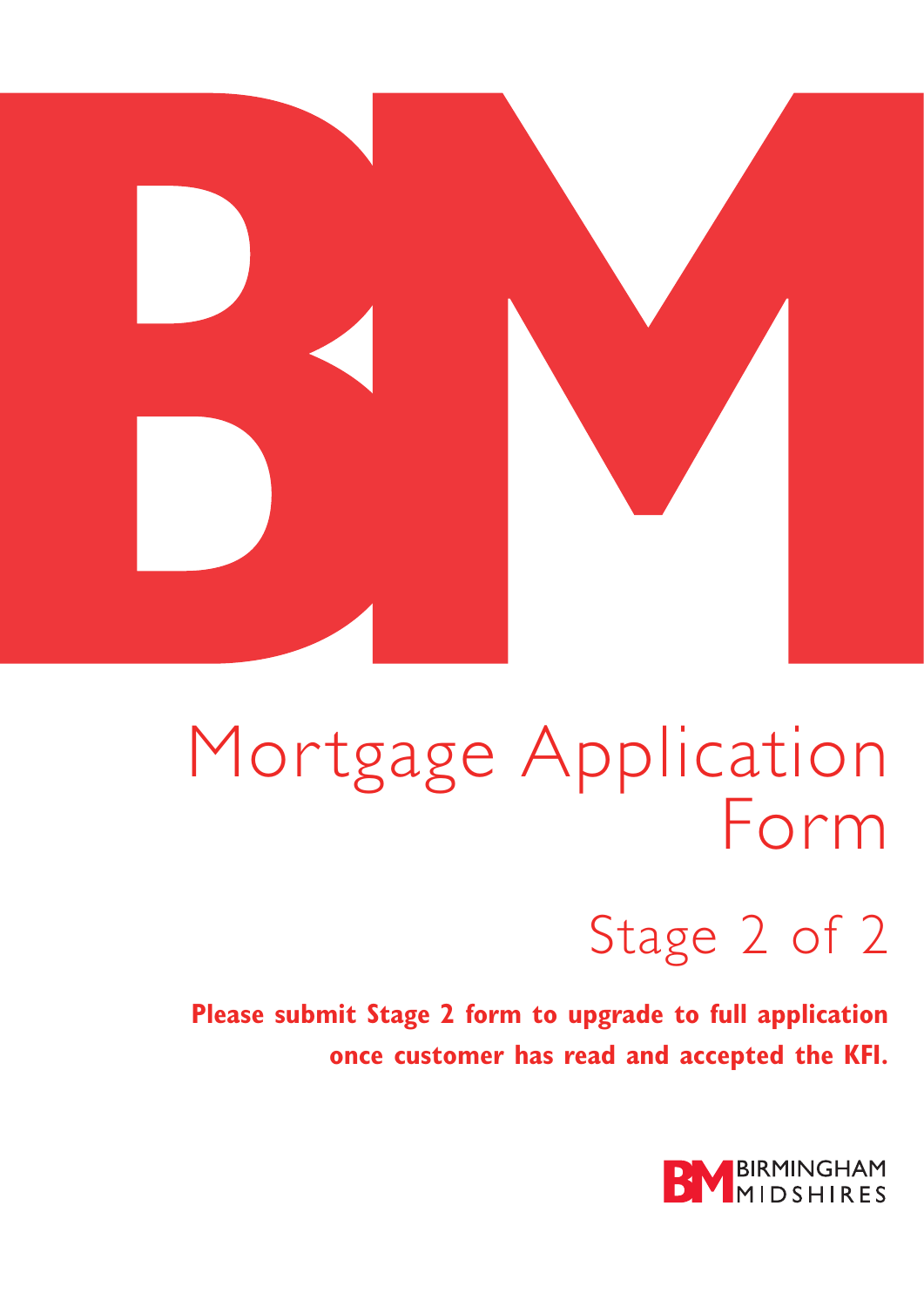# **Please complete this page if form submitted separately from Stage 1.**

| <b>Customer Information:</b> |  |
|------------------------------|--|
| Application reference        |  |
| Customer name                |  |
| Address                      |  |
|                              |  |
|                              |  |
| Postcode                     |  |
| Telephone number             |  |

#### **Intermediary Information:**

| Name of Financial Advisor |  |
|---------------------------|--|
| Company name              |  |
| Address                   |  |
|                           |  |
|                           |  |
| Postcode                  |  |
| Contact name              |  |
| Telephone number          |  |
| FSA Registration Number   |  |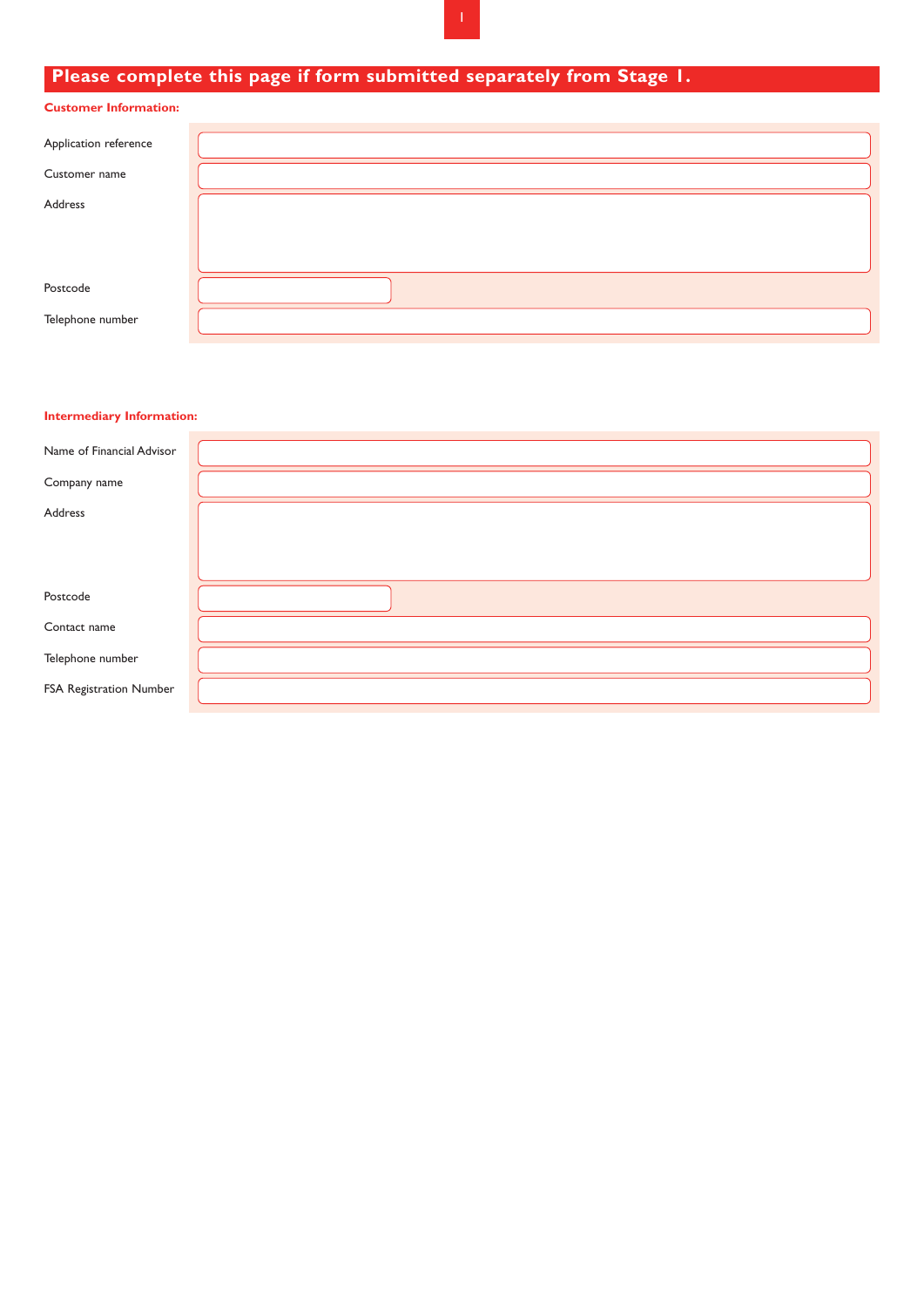| Section 10: The property to be mortgaged                    |                                                                                                                                                  |  |  |
|-------------------------------------------------------------|--------------------------------------------------------------------------------------------------------------------------------------------------|--|--|
| Address                                                     |                                                                                                                                                  |  |  |
|                                                             | Postcode                                                                                                                                         |  |  |
| Type of property                                            | Semi detached<br>Detached<br><b>Terraced</b><br>End<br><b>Bungalow</b><br>Maisonette<br>house<br>house<br>house<br>terrace                       |  |  |
|                                                             | Purpose built<br>Above commercial<br>Converted flat<br>flat<br>premises                                                                          |  |  |
|                                                             | On which floor is the property?<br>Year built<br>If a flat, how many storeys in block?                                                           |  |  |
| Total value of cash<br>incentives                           | We must be told of the purchase price and any incentives applied, and that knowingly to provide<br>£<br>false information is a criminal offence. |  |  |
|                                                             | No. of bedrooms                                                                                                                                  |  |  |
| If tenure is leasehold -<br>unexpired term of lease         | Ground rent<br>£<br>Service charge<br>£<br>years                                                                                                 |  |  |
|                                                             | Yes<br><b>No</b><br>Is the property built of brick or stone with tile or slate roof?                                                             |  |  |
| If no, please state<br>construction                         |                                                                                                                                                  |  |  |
| Initial occupancy?                                          | <b>No</b><br>Yes                                                                                                                                 |  |  |
|                                                             | Refurbished<br>If yes, which type?<br>New build<br>Converted                                                                                     |  |  |
|                                                             | If yes, which vendor type?<br>Builder / Developer<br><b>Investment Club</b><br>Other                                                             |  |  |
|                                                             | If Builder / Developer, please provide the name of the builder or developer                                                                      |  |  |
|                                                             | If Investment Club, please provide the name of the investment club                                                                               |  |  |
| Is this purchase a private<br>sale?                         | Yes<br><b>No</b>                                                                                                                                 |  |  |
| Are you related to the<br>vendor?                           | No<br>Yes                                                                                                                                        |  |  |
| Is the property to be<br>mortgaged a multi let<br>property? | Yes<br>No                                                                                                                                        |  |  |

#### Section 11: Access for valuation details and other occupiers

| Who should be contacted to gain access for valuation purposes? |                                                                                                      |  |  |  |
|----------------------------------------------------------------|------------------------------------------------------------------------------------------------------|--|--|--|
| Name                                                           |                                                                                                      |  |  |  |
|                                                                | Other (please specify)<br>Applicant<br><b>Estate Agent</b><br><b>Builder</b><br>Vendor               |  |  |  |
| Address                                                        |                                                                                                      |  |  |  |
|                                                                | Postcode                                                                                             |  |  |  |
| Telephone number<br>(including area code)                      |                                                                                                      |  |  |  |
|                                                                | Please indicate all persons, other than the applicants, aged 17 or over who will occupy the property |  |  |  |
| Full name                                                      | (dd/mm/yyyy)<br>Date of Birth                                                                        |  |  |  |
| Full name                                                      | (dd/mm/yyyy)<br>Date of Birth                                                                        |  |  |  |
| Full name                                                      | (dd/mm/yyyy)<br>Date of Birth                                                                        |  |  |  |

**For Scottish new purchases**, please add the name and address of the valuer and the date of inspection into Section 13 - **Additional Information**.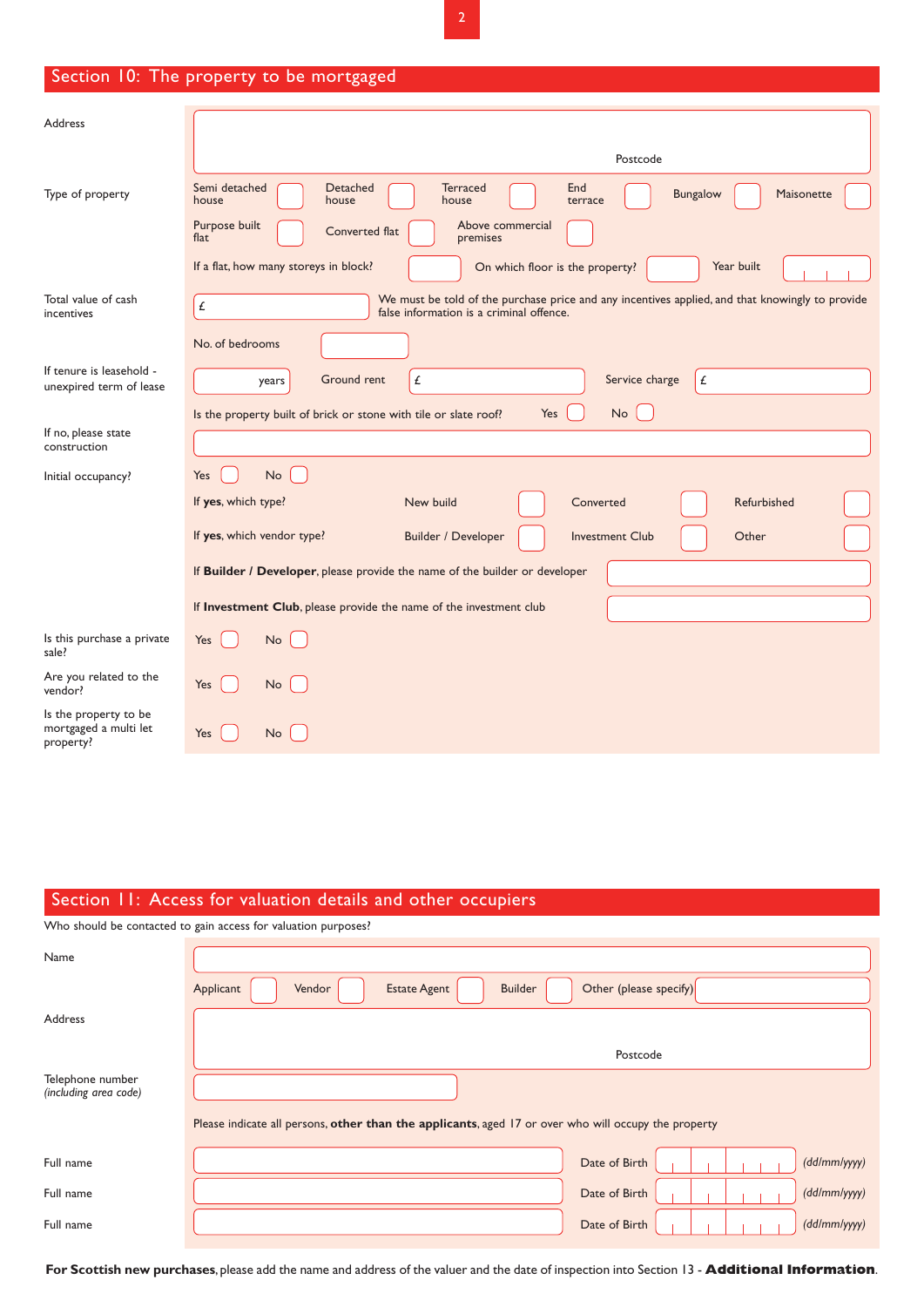# 3

### Section 12: Solicitor's / Conveyancer's details

| Name and address of firm                  |          |  |
|-------------------------------------------|----------|--|
|                                           | Postcode |  |
| Name of person acting                     |          |  |
| Telephone number<br>(including area code) |          |  |
| Fax number<br>(including area code)       |          |  |
| DX number                                 |          |  |

If for any reason we cannot use your nominated solicitor we will appoint a solicitor to act on our behalf. You will be responsible for the costs and disbursements incurred on behalf of Birmingham Midshires together with your own legal fees irrespective of an offer being issued or the completion of the mortgage taking place.

## Section 13 : Additional information

Please use this section if you need space to provide fuller answers to any of the earlier questions.

Please enter the section number in the left hand column next to your answer and draw a line under your answer if you enter responses to further questions.

If you need more space, please use additional sheets of paper as necessary.

| Section Number | Your Answer |
|----------------|-------------|
|                |             |
|                |             |
|                |             |
|                |             |
|                |             |
|                |             |
|                |             |
|                |             |
|                |             |
|                |             |
|                |             |
|                |             |
|                |             |
|                |             |
|                |             |
|                |             |
|                |             |
|                |             |
|                |             |
|                |             |
|                |             |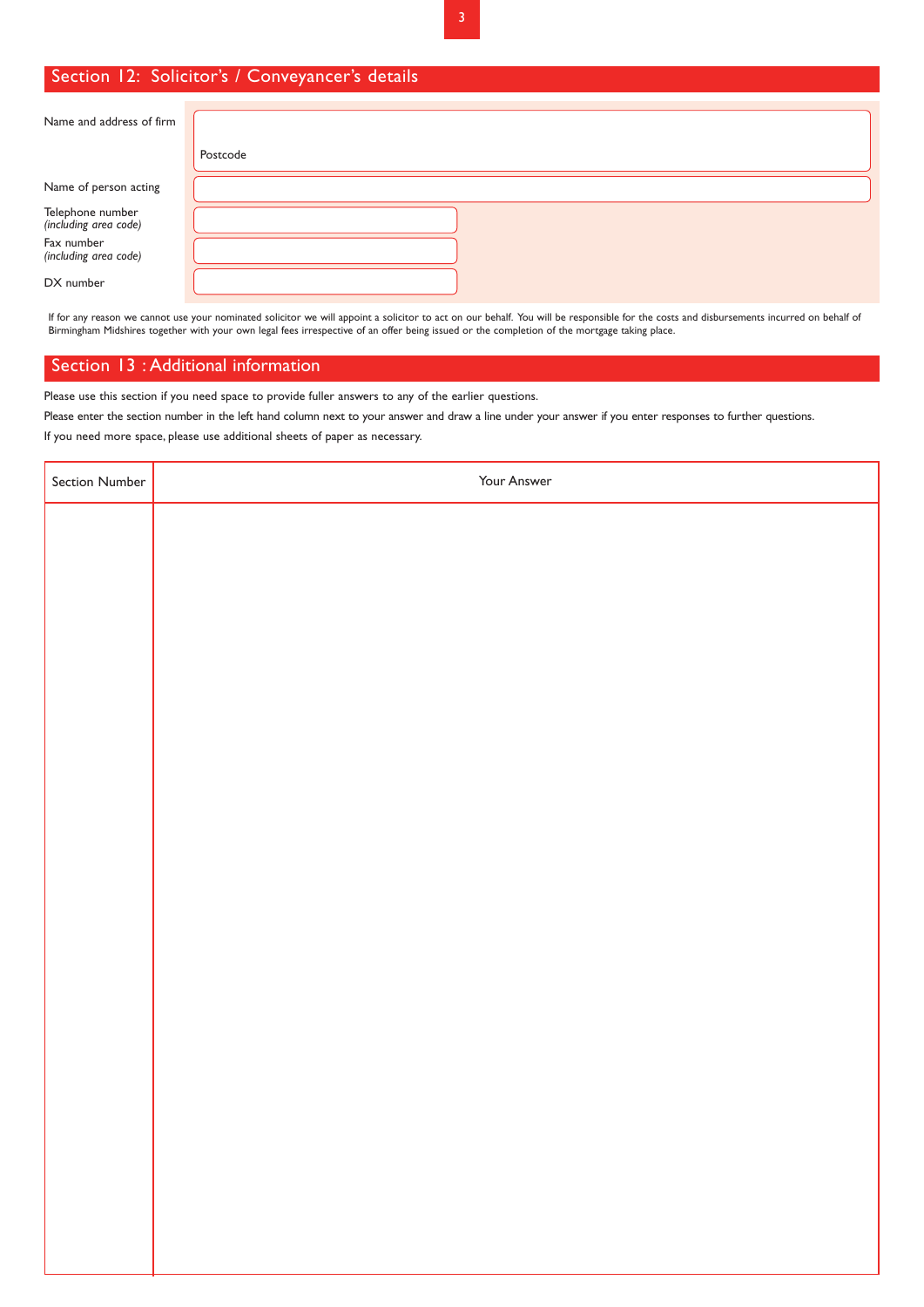### Credit / Debit Card details

| You can pay your valuation/admin fee to Birmingham Midshires by a credit/debit card. Please complete the authority below. |                                                                                                              |  |  |
|---------------------------------------------------------------------------------------------------------------------------|--------------------------------------------------------------------------------------------------------------|--|--|
|                                                                                                                           | <b>VISA</b><br>I authorise Birmingham Midshires to charge the sum of $\mathcal{L}$<br><b>Master</b><br>to my |  |  |
| Name                                                                                                                      |                                                                                                              |  |  |
| <b>Card Number</b>                                                                                                        | Valid from                                                                                                   |  |  |
| Expiry date                                                                                                               | Security No.<br>(the last three digits found on the signature strip)<br>Issue No.                            |  |  |
| Cardholders's signature                                                                                                   | Date<br>(dd/mm/yyyy)                                                                                         |  |  |
|                                                                                                                           |                                                                                                              |  |  |

4

# **Direct Debit Instruction**

# **BM**BIRMINGHAM

## **It is important that you complete the Direct Debit Instruction below.**

This will allow us to collect your monthly mortgage payments by Direct Debit. Direct Debits are the most convenient way of making your mortgage payments.There are no cheques to write, no paperwork or postage and no queuing.

|                                               | <b>The Direct Debit Guarantee</b>                                                                                                                                                                    |                                                                                                                                                                                                                                                               |  |
|-----------------------------------------------|------------------------------------------------------------------------------------------------------------------------------------------------------------------------------------------------------|---------------------------------------------------------------------------------------------------------------------------------------------------------------------------------------------------------------------------------------------------------------|--|
|                                               | efficiency and security of the scheme is monitored and protected by your own Bank or Building Society.                                                                                               | 40000000000000000000000<br>This Guarantee is offered by all Banks and Building Societies that take part in the Direct Debit Scheme. The                                                                                                                       |  |
|                                               | advance of your account being debited or as otherwise agreed.                                                                                                                                        | If the amounts to be paid or the payment dates change, Birmingham Midshires will notify you 10 working days in                                                                                                                                                |  |
|                                               | If an error is made by Bank of Scotland plc trading as Birmingham Midshires or your Bank or Building<br>Society, you are guaranteed a full and immediate refund from your branch of the amount paid. |                                                                                                                                                                                                                                                               |  |
|                                               | of your letter to us.                                                                                                                                                                                | You can cancel a Direct Debit at any time by writing to your Bank or Building Society. Please also send a copy                                                                                                                                                |  |
|                                               |                                                                                                                                                                                                      |                                                                                                                                                                                                                                                               |  |
|                                               | 000000000000000000000                                                                                                                                                                                |                                                                                                                                                                                                                                                               |  |
|                                               | Please complete the Direct Debit Instruction (below) and write in your Full Name.                                                                                                                    |                                                                                                                                                                                                                                                               |  |
|                                               | For Repayment of your Mortgage                                                                                                                                                                       |                                                                                                                                                                                                                                                               |  |
|                                               |                                                                                                                                                                                                      |                                                                                                                                                                                                                                                               |  |
| Please complete<br>Your Full Name             |                                                                                                                                                                                                      | For Office Use Only                                                                                                                                                                                                                                           |  |
|                                               |                                                                                                                                                                                                      | Mortgage Application/Account Number                                                                                                                                                                                                                           |  |
|                                               | Instruction to your Bank or Building Society to pay by Direct Debit                                                                                                                                  |                                                                                                                                                                                                                                                               |  |
|                                               | Please fill in parts 1 to 4 to tell your Bank or Building Society to make payments direct from your account                                                                                          |                                                                                                                                                                                                                                                               |  |
|                                               | Birmingham Midshires, PO Box 81, Wolverhampton WV9 5HZ                                                                                                                                               |                                                                                                                                                                                                                                                               |  |
|                                               | I) The full postal address of your Bank or Building Society branch:                                                                                                                                  | Originator's Identification No.<br>5<br>5<br>$\mathbf{2}$<br>9<br>9                                                                                                                                                                                           |  |
| The Manager,                                  | Bank or<br><b>Building Society</b>                                                                                                                                                                   | No acknowledgement required.                                                                                                                                                                                                                                  |  |
| Number & Road                                 |                                                                                                                                                                                                      |                                                                                                                                                                                                                                                               |  |
| <b>District</b>                               |                                                                                                                                                                                                      | Reference Number<br>(Mortgage Account No.)                                                                                                                                                                                                                    |  |
| Town or City                                  |                                                                                                                                                                                                      | Instructions to your Bank or Building Society:                                                                                                                                                                                                                |  |
| County                                        | Postcode                                                                                                                                                                                             | Please pay Birmingham Midshires Direct Debits from the account                                                                                                                                                                                                |  |
| 2) Name(s) of<br>account holder(s)            |                                                                                                                                                                                                      | detailed on this instruction subject to the safeguards assured by the<br>Direct Debit Guarantee. I understand that this instruction may<br>remain with Birmingham Midshires and, if so, details will be passed<br>electronically to my Bank/Building Society. |  |
| 3) Bank or Building Society<br>account number |                                                                                                                                                                                                      | X                                                                                                                                                                                                                                                             |  |
|                                               | 4) Branch Sort Code (shown in the top<br>right hand corner of your cheque)                                                                                                                           | Signature<br>$\pmb{\mathsf{x}}$<br>Signature                                                                                                                                                                                                                  |  |

Birmingham Midshires is a division of Bank of Scotland plc. Registered in Scotland No. SC327000. Registered Office:The Mound, Edinburgh EH1 1YZ.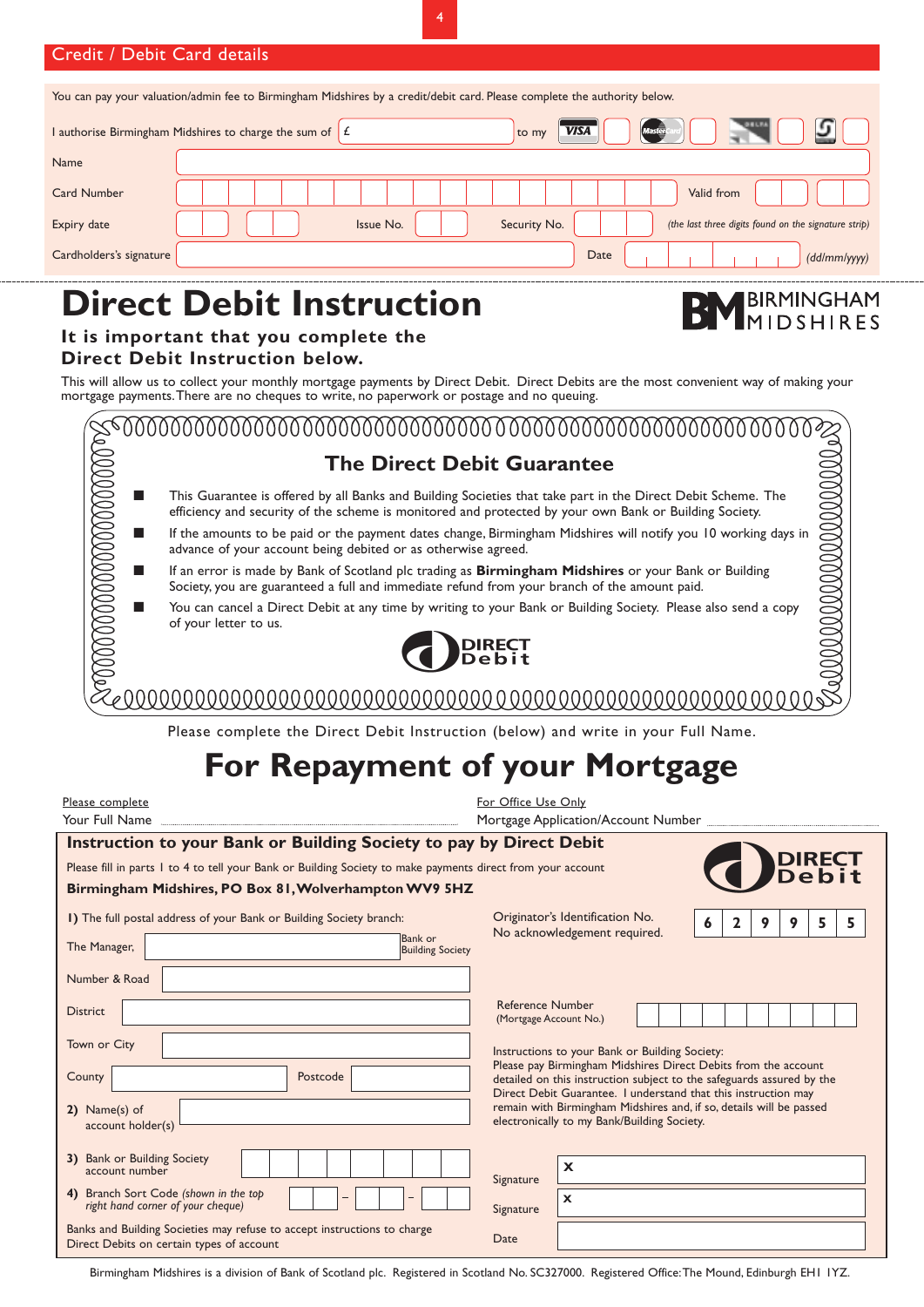| Important Customer Information                                                                                                                                                                                                                                                                       |  |
|------------------------------------------------------------------------------------------------------------------------------------------------------------------------------------------------------------------------------------------------------------------------------------------------------|--|
|                                                                                                                                                                                                                                                                                                      |  |
| Application number (if known):                                                                                                                                                                                                                                                                       |  |
| This document sets out the statements you make by applying for your mortgage and upon which we intend to rely. For your own benefit and protection everyone applying<br>for the mortgage should read this document carefully. If you do not understand any point please ask for further information. |  |

5

#### **I/we acknowledge:**

Birmingham Midshires reserves the right to reject my/our application, or withdraw their offer, without giving any reason.

no person (other than an employee of Birmingham Midshires) is empowered to make any representations or give any undertaking, on behalf of Birmingham Midshires in relation to the mortgage applied for, and Birmingham Midshires shall not be found liable for such representation or undertaking.

 that Birmingham Midshires and its Valuer accept no responsibility for the accuracy of the mortgage valuation report. Where a mortgage valuation is requested, this may be carried out by a Valuer employed by a member of the Lloyds Banking Group, or by an independent panel valuer who is not an employee of a member of the Lloyds Banking Group at my cost.

that the Mortgage Valuation Report is not a Building Survey or a Survey and Valuation. If advice about the structural condition of the property is required, a Building Survey or Survey and Valuation must be obtained.

that if the Automated Valuation Model (AVM) option is selected, I/we will not receive a valuation report.

that the valuation fee will not be refunded once the valuation has been carried out.

that Birmingham Midshires will use a credit scoring or other automated decision making system when assessing my/our application.

that Birmingham Midshires, Credit Reference Agencies and Fraud Prevention Agencies will also use the records for statistical analysis about credit and about insurance and fraud.

that in order to detect and prevent mortgage fraud, the information provided in the application will be checked with and recorded by a fraud prevention agency. If false or inaccurate information is provided, and fraud is identified, details will be passed to fraud prevention agencies. Law enforcement agencies may access and use this information. Birmingham Midshires and other organisations may also access and use this information to prevent fraud and money laundering, for example, when:

• checking details on applications for credit and credit related or other facilities;

• managing credit and credit related accounts or facilities;

• recovering debt:

• checking details on proposals and claims for all types of insurance;

• checking details of job applicants and employees.

Please contact Birmingham Midshires at Birmingham Midshires Fraud Prevention Team, Birmingham Midshires, PO Box 81, Pendeford Business Park,Wobaston Road,Wolverhampton WV9 5HZ, if you want to receive details of the relevant fraud prevention agencies. Birmingham Midshires and other organisations may access and use from other countries the information recorded by fraud prevention agencies.

that searches will be made for similar applications that I/we have made to other lenders and if fraud is suspected, other relevant details will be shared with those lenders.

that this information may be used by other entities making financial or credit related decisions.

#### **I/we agree:**

that if a third party intermediary submitted this application on my/our behalf, Birmingham Midshires may liaise with them about any issues connected with my mortgage application and my mortgage, including any complaint about my mortgage application or mortgage unless otherwise instructed in writing.

that Birmingham Midshires may request additional information or confirmation of information provided in my/our application.

that Birmingham Midshires may, without notice, transfer or assign, either in whole or in part, any loan, mortgage or policies of life assurance or other security made in connection with this application to any company, person or body.

 details of the search and this application to my/our record. that in considering the application Birmingham Midshires will search my/our records, including previous and subsequent names of parties to an account, at Credit Reference Agencies who will add

that Birmingham Midshires will give details of my/our account, including previous and subsequent names of parties to an account, together with details of the conduct of my/our account to Credit Reference Agencies. Failure to comply with the terms and conditions of the account will result in details being disclosed to Credit Reference Agencies, which will be seen by other organisations that make searches.

 that Birmingham Midshires may undertake a search with a credit reference agency for the purposes of verifying my/our identity. To do so the agency may check the details I/we supply against my/our particulars on any database (public or other) to which they have access. A record of the search will be retained.

that Birmingham Midshires may use the information given in this application for credit assessment, including credit scoring, making enquiries and taking references relating to me/us as considered necessary. that Birmingham Midshires may also pass any information provided in this application form, or relating to this or any subsequent or previous loan to the Council of Mortgage Lenders Possessions Register, Credit Reference Agencies, Fraud Prevention Agencies, any other lender who at any time has a charge over my/our property and other third parties, including the police. Information shared with these third parties is used only to make lending decisions and to assist with the detection and prevention of mortgage fraud.

that Birmingham Midshires may share information about the property or its value with any member of the Lloyds Banking Group or with third parties for the purpose of providing information to help in valuing properties.

that if this application is for a Regulated Mortgage Contract that I/we have seen, read and understood a copy of the Key Facts Illustration (KFI) applicable to this mortgage application. that if this application is for a joint mortgage and loan product, references in this document to "account" mean both the mortgage and loan accounts and the application is for both a mortgage and loan.

#### **I/we declare:**

as far as I/we know, the information I/we have given in this application is true, and that if I/we provide any false, inaccurate or misleading information, it may constitute a criminal offence on my/our part which may lead to a criminal prosecution, and imprisonment and/or a fine; further that it may lead to a civil action against me/us for recovery of any losses that Birmingham Midshires incurs.

that when I give you information about another person, I am acting for them with their knowledge and approval. I also have their authority to agree to the processing of their personal details. Birmingham Midshires is a division of Bank of Scotland plc.

Making a false, misleading or inaccurate declaration is a criminal offence, and may lead to prosecution of the applicant and/or the financial advisor, resulting in a fine and/or **imprisonment.The applicant and/or financial advisor may also face civil action for recovery of any losses that Birmingham Midshires incurs.** 

#### **IMPORTANT – USE OF YOUR INFORMATION**

To see how we use your information and how to give your consent, please read the privacy statement on our website www.bmmortgages.co.uk/security/bm\_security/privacy\_policy/ or ask for a printed copy of this.

We will search credit reference and fraud prevention agencies to check your identity, credit status and help us make decisions. For this application, we will assess you on your own (except for another party to this application). By submitting the application, you declare that your financial associate's finances will not affect our decision.We check your declaration and may decline the application if it is inaccurate. If false or inaccurate information is provided and fraud is identified, details will be passed to these agencies to prevent fraud and money laundering.We are able to provide you with further details explaining how the information held by fraud prevention agencies may be used by reading the privacy statement at www.bmmortgages.co.uk/security/bm\_security/privacy\_policy/

We will use your information to contact you by mail, telephone, email, SMS or otherwise about other products and services that may be of interest to you. If you do not wish to receive this information, please visit www.bmmortgages.co.uk/security/bm\_security/privacy\_policy/ for details on how to opt out of this service.

We may pass your details to our chosen general insurance provider, Legal and General, who may contact you to discuss Buildings and Contents Insurance and Accident, Sickness and Unemployment cover. Legal and General are authorised and regulated by The Financial Services Authority.

**By signing your application, you agree that we can use your information in the ways described.** 

|               | <b>First Applicant</b> | <b>Joint Applicant</b> |  |
|---------------|------------------------|------------------------|--|
| Signature(s): |                        |                        |  |
| Date          | (dd/mm/yyyy)           | (dd/mm/yyyy)           |  |

#### **YOUR HOME MAY BE REPOSSESSED IF YOU DO NOT KEEP UP REPAYMENTS ON YOUR MORTGAGE.** October 2010